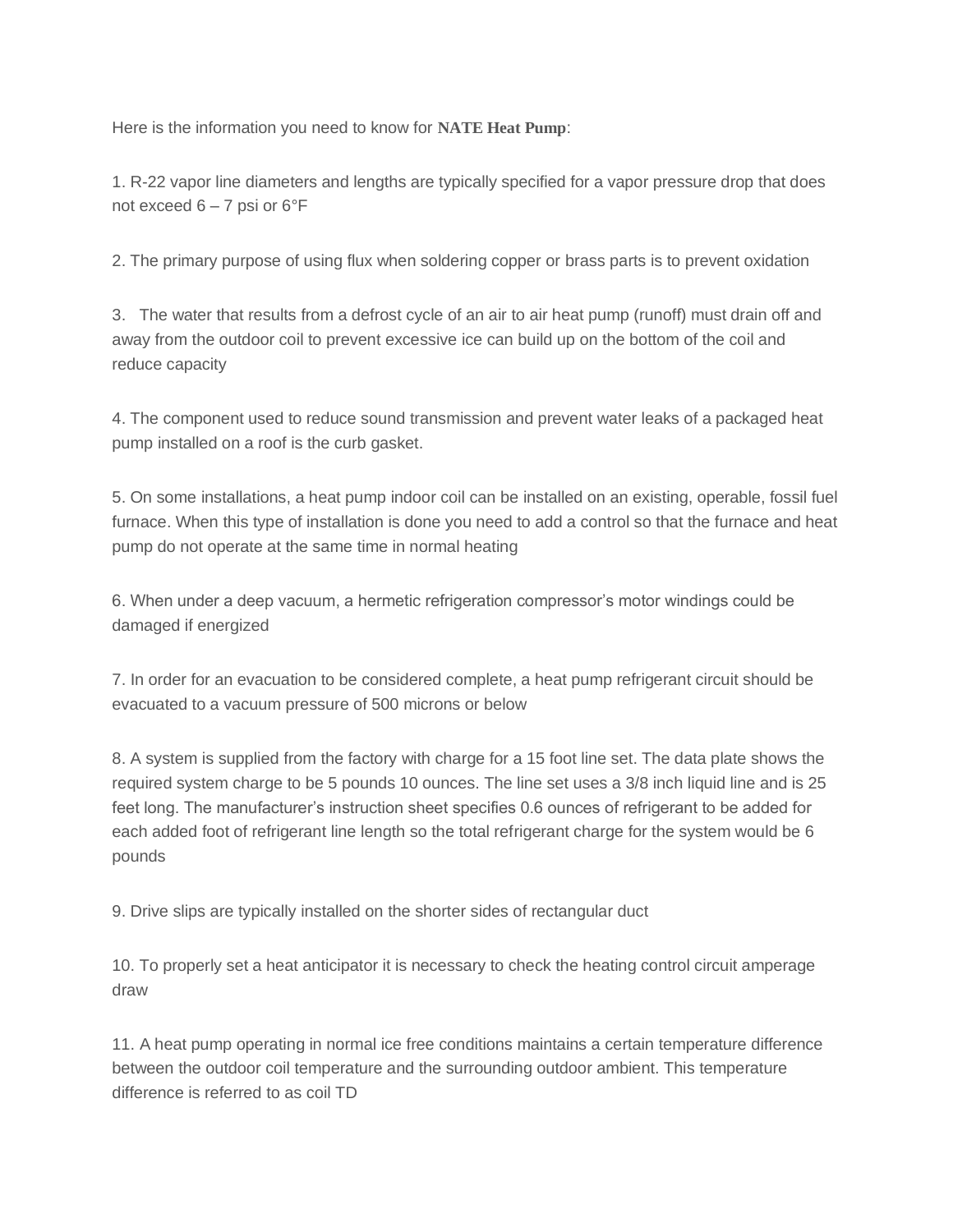12. The smallest refrigerant leak that an electronic leak detector should be capable of sensing is 0.05 oz. per year

13. When checking the pressures in an operating system with a manifold gauge set, refrigerant oil in a hose will have no effect on the gauge reading

14. At sea level, a gauge pressure of 35 psig is equal to an absolute pressure of 49.7 psia

15. A technician measures the return air temperature of a 100,000 Btu output furnace to be 65°F and the supply side air temperature is 135°F. The CFM would be 1323

16. A residential supply diffuser that is noisy because of a loose vane is best serviced by replacing the diffuser

17. When performing preventive maintenance on a heat pump the technician should check the outdoor fan to be certain that the fan runs freely with no binding

18. What is the effect of 170 volts supplied to a 208/230 volt compressor would cause a current increase and the motor may trip on overload

19. On a service call for a cooling problem with a heat pump, your inspections find a liquid line that has condensation on it. The most likely cause would be the liquid line is restricted

20. A reason for cool air complaints when a heat pump is operating in the heating cycle is excessive supply air velocities

21. The following measurements are recorded on an operating heat pump system. The heat pump is operating with the compressor only with no auxiliary heat

- Heat pump only supply air temperature 92°F
- Heat pump only return air temperature 70°F
- Outdoor temperature 54°F
- Supply air temp. /auxiliary heat ON 115°F
- Return air temp. /auxiliary heat ON 70°F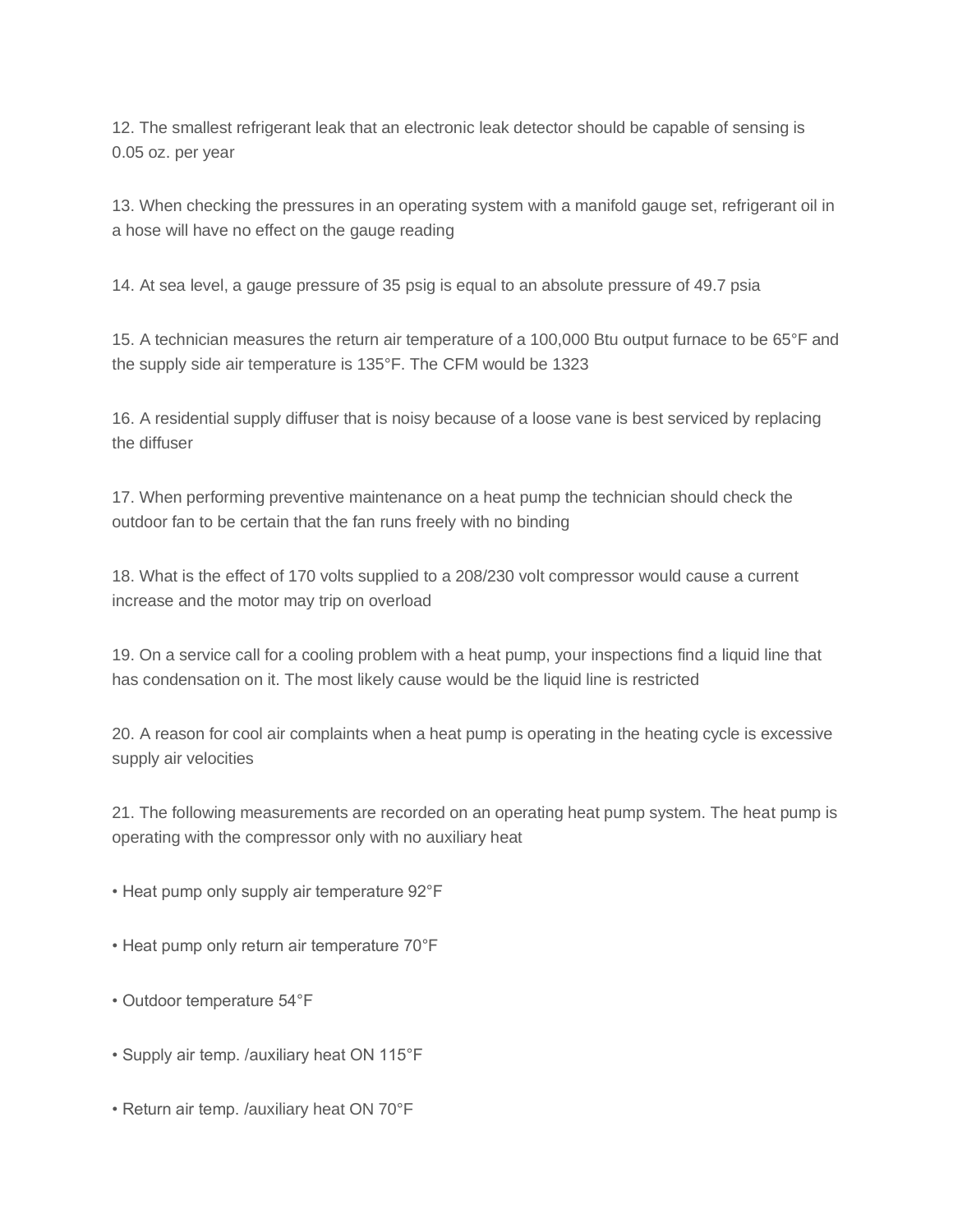• CFM 1228

The heating capacity of the unit in Btu/h would be 29,177 Btu/h

22. A dirty or clogged air filter in an operating heat pump system can cause by inadequate heating

23. To minimize noise problems in residential duct systems, what is the range (recommended to maximum) of design air velocity in the rectangular main supply trunk is 700 to 900 fpm

24. Proper ductwork connections and sealing is critical to good system performance.

Conditions are:

• Return side air leak of 15% in a ventilated attic

- 2½ ton system rated at 1,000 CFM.
- Attic Air 95°F

The loss in delivered capacity is equal to ratio of air leakage to total air.

- 25. A technician has the following conditions while checking a packaged heat pump in cooling.
- The unit has a piston type metering device on both the indoor and outdoor coils.
- Outdoor temperature 75°F
- Superheat 55°F

The diagnosis and corrective action is that the unit is low on charge and a charge needs to be added

26. The effect of adding a charge to sub cooling is it increases it

27. When a capillary tube is overcharged you would get a low superheat and high sub cooling

28. The effect of a low charge on the switchover operations of a reversing valve is the reversing valves are less likely to transfer if charge is low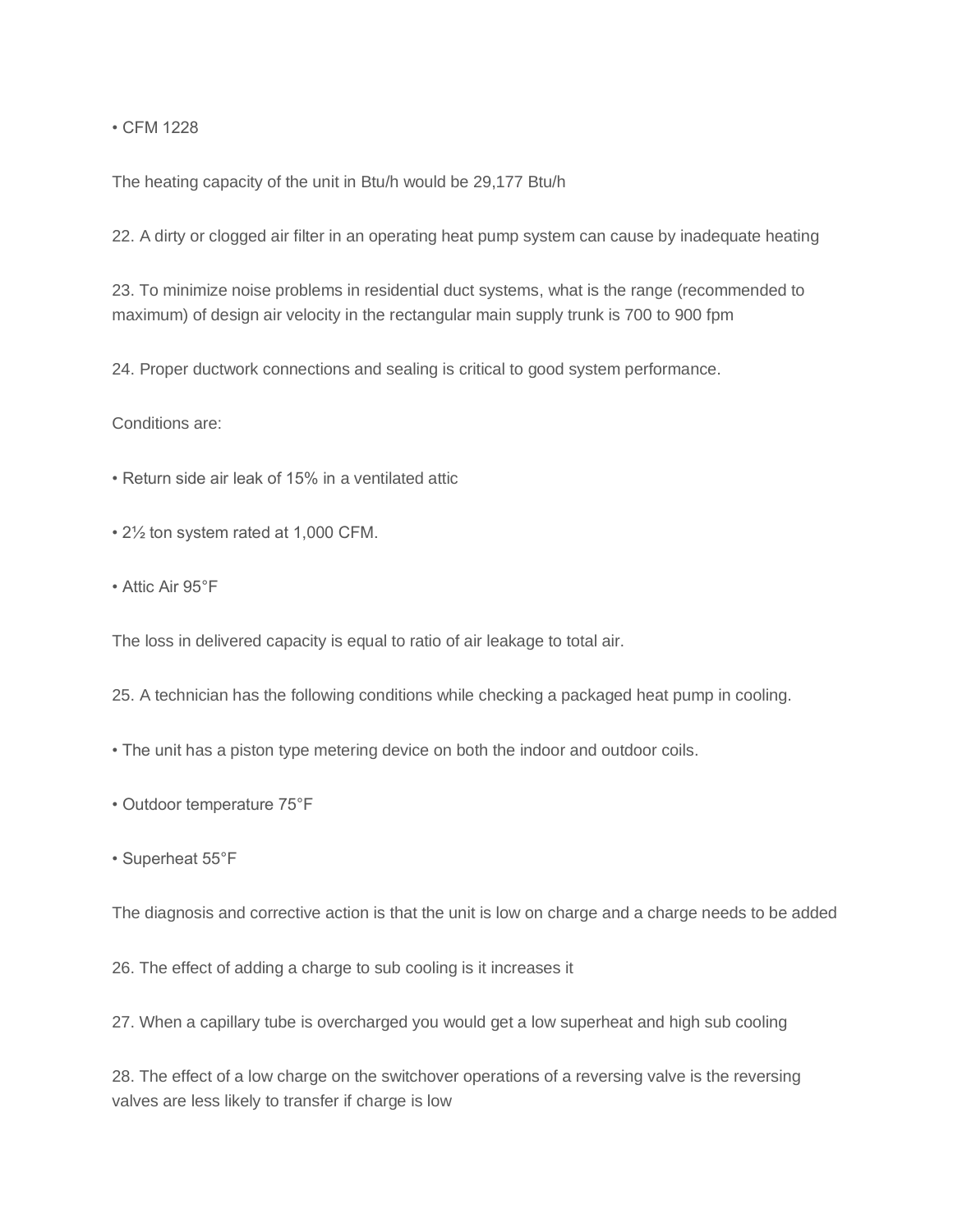29. A technician is working on a heat pump with a capacitor start-capacitor run compressor. On initial startup, the compressor hums momentarily and the shuts down on internal overload, the problem is too great a pressure difference on the compressor

30. A step down transformer has a rating of 40 VA. Its primary voltage is 120V with a secondary voltage of 24V. This transformer must not be connected to a load above a maximum current draw of 1.7 amps

31. A bright red or orange glow from the resistance element in a duct heater indicates that the flow of air is insufficient

32. The outdoor fan on a heat pump stops during defrost to minimize defrost time

33. A capacitor start-capacitor run (CSCR) motor has an open run capacitor so it may start, but it draws a higher than normal running current

34. Bent vanes on a direct drive blower wheel in an air handler can cause loss in airflow, excessive motor wear, and increased noise

35. A split system heat pump is using thermostatic expansion valves. The system performs properly in heating but in cooling the compressor pumps down which could mean the power element of the indoor expansion valve has lost its charge

36. Conditions that can cause a reduction from design capacity in a heat pump are an undersized vapor line

37. Flash gas in the liquid line of any heat pump must be avoided. Liquid line flash gas can be caused by excessive liquid line length or lift

38. A symptom that a technician would expect on a heat pump system in the cooling mode if the check valve is leaking internally is a flooding of the indoor coil

39. A voltage reading across a closed contact in a 24V control circuit indicates pitted or dirty contacts

40. The first two checks typically made on an electronic control are presence of proper input signals and proper output voltages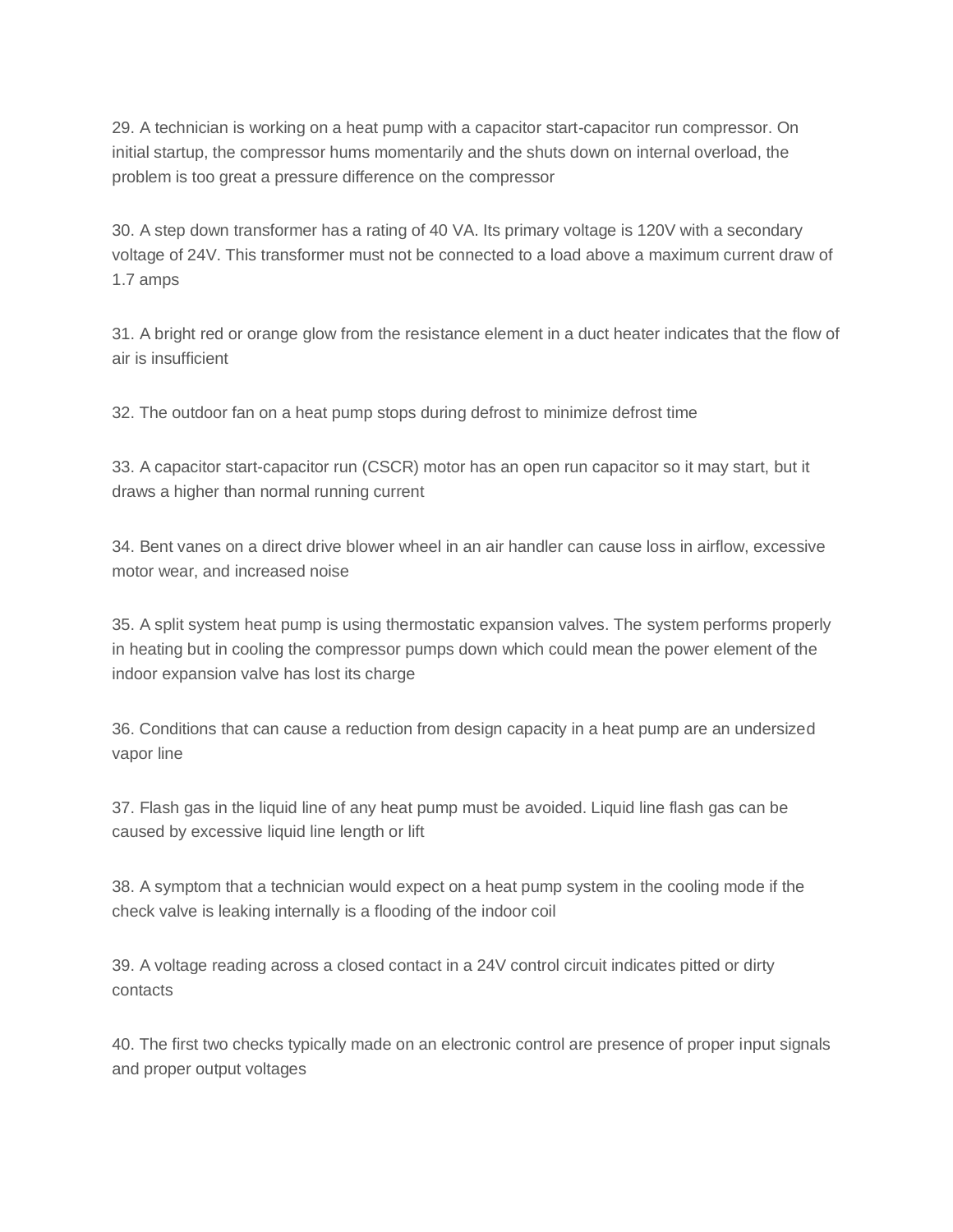41. In a low voltage circuit, a corroded wire-to-terminal connection acts in the circuit like an additional resistor

42. The continuity of a fuse should be tested by checking resistance with power off

43. The first check made for most electrical troubleshooting is a voltage check of the supply line

44. To properly check an energized compressor circuit the technician should use a VOM set for volts

45. The following conditions exist in a circuit that supplies power to three parallel loads.

One load is resistive

One load is capacitive

One load is inductive

The total current in the circuit when operating will be the sum of the currents through each load

46. The technician is using an analog multimeter to check a run capacitor. With the meter set to ohms the needle swings toward zero and then slowly rises toward infinity, this tells the technician that the capacitor charges and discharges

47. If the technician believes that a hermetic compressor has a permanently open internal overload protector, the technician should test the compressor while it is cool

48. A control string is defined as two or more switch contacts connected in a circuit, or set of circuits, to control a load. In order to troubleshoot a load controlled by a control string, the technician must first check for proper voltage applied across the load

49. The technician suspects that an outdoor thermostat used to bring on auxiliary heat may be out of calibration. The thermostat is a close-on-fall type that is adjustable. One method for checking the thermostat calibration is to manually rotate the shaft until the thermostat closes and compare the dial setting to an accurate outdoor temperature reading plus 10°F

50. When changing out an evaporator coil the installer must be certain to plumb the cabinet so its sides are vertical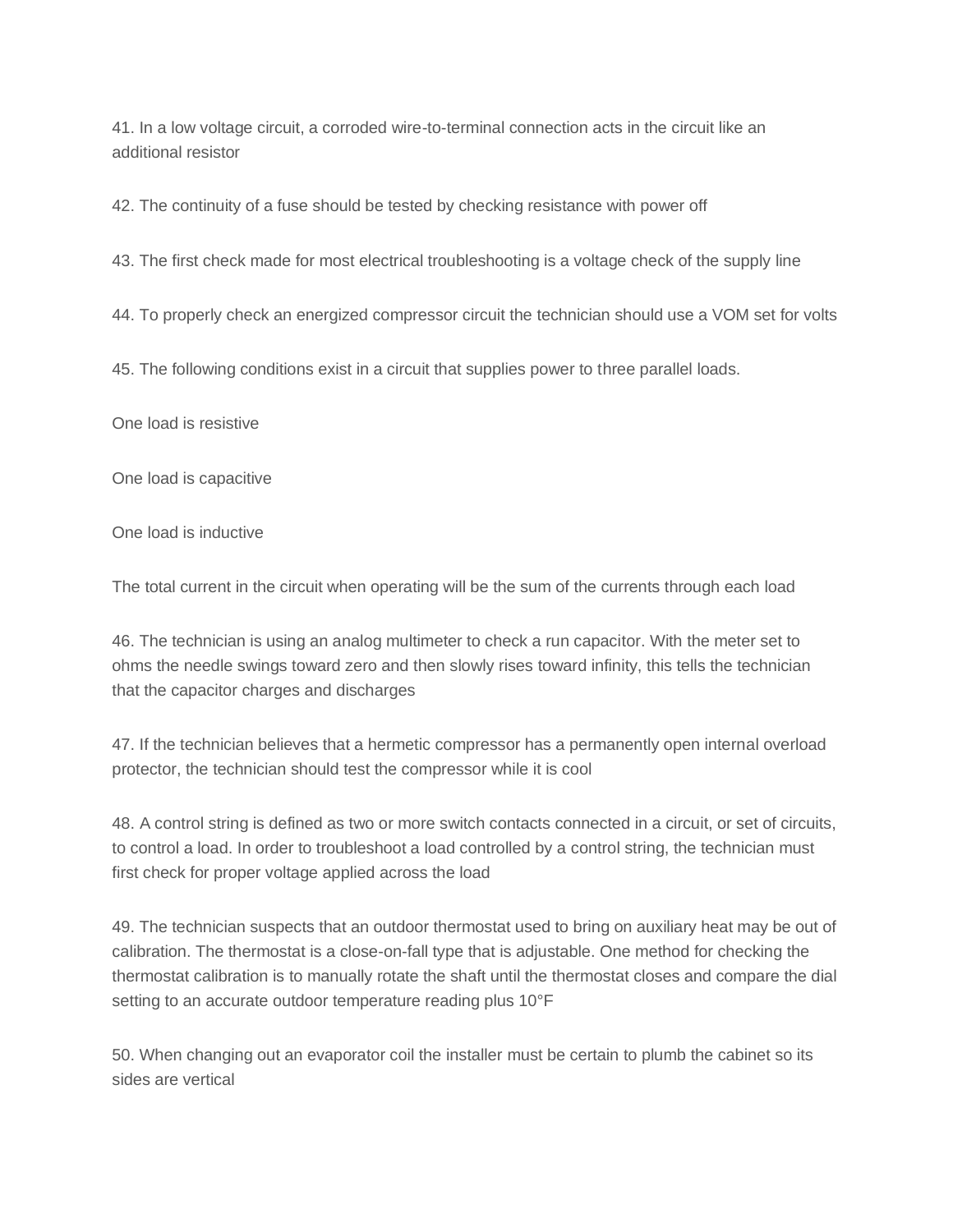51. The recommended maximum external static pressure used for heating and cooling equipment with blowers for 5 ton of cooling or less is 0.1 in W.C

52. When a balancing check of a newly installed duct system the dampers should be open completely in all rooms

53. Operating sound is a consideration in the location of a condensing unit because excessive noise could be disruptive to the customer

54. A technician has determined a supply in a flexible duct system is leaking. All connections including inner and outer layers should be checked

55. Sensible heat ratio is sensible removed ÷ total heat removed

56. Service site conditions are:

• House feels "drafty" in cooling

- 3½ ton split system
- High supply face velocities
- Ductwork is properly sized
- Total CFM 1400

These readings indicate the system is operating normally but the supply registers are too restrictive

57. A wet bulb reading that is very close to the dry bulb reading from the same instrument indicates the relative humidity is very high

58. The following measurements would be needed to properly evaluate a complaint of "drafty" operation with a heating system are: system TD, drop, and static pressure

59. The kind of energy that the condenser removes from the refrigerant is sensible and latent heat

60. In a simple refrigerant system, the refrigerant boils in the evaporator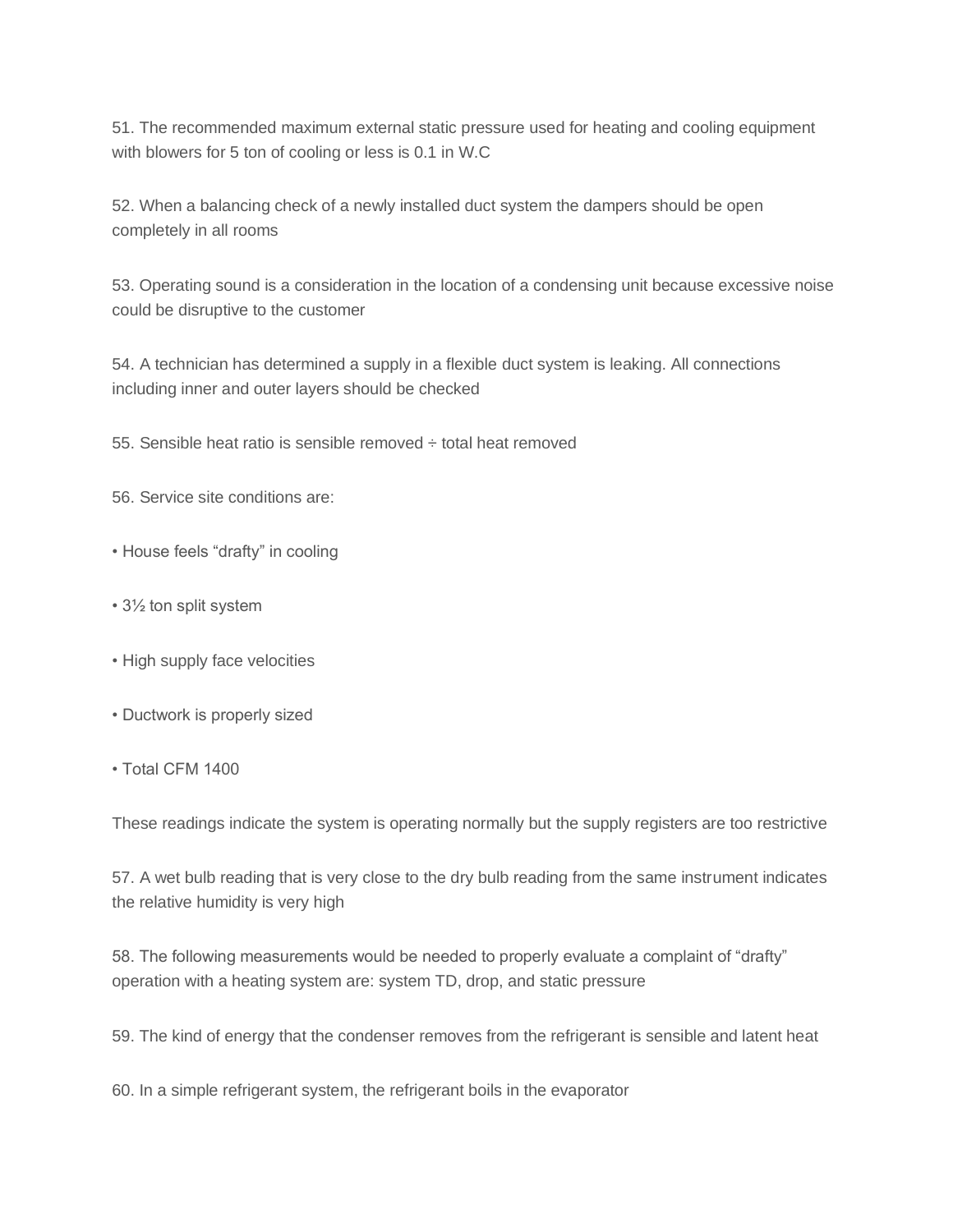61. The common suction line on a heat pump is connected between the indoor coil and the compressor

62. There are two generally used methods for changing capacity on demand in a heat pump. One is to use a two speed compressor and the other method is using a two stage thermostat

63. The three things that happen when a heat pump is cycled into the defrost mode are, the reversing valve switches to the cooling mode, the outdoor fan is shut off and the auxiliary heat is energized

64. An extended plenum duct system is a single trunk extending in one or two directions with many branch ducts

65. The effect on supply airflow when static pressure on the return is reduced is airflow will be increased

66. The voltage most often used to power the outdoor unit in a residential system is 240V single phase

67. Residential control or low voltage wiring normally is shielded wired

68. If you increased suction pressure on a reciprocating compressor the capacity would decrease

69. The refrigerants typically used in residential and light commercial pumps have a storage life of an indefinite length of time

70. A restricted drier can cause a lower than normal suction pressure

71. The blower motor type generally used on air handling equipment with capacities of 4,000 cfm or greater is a belt driven with three phase

72. Electronic air cleaners can operate with internal voltages as high as 5000 volts

73. A "cross break" made on all flat sides of any rectangular section of metal duct will increase rigidity and reduce vibration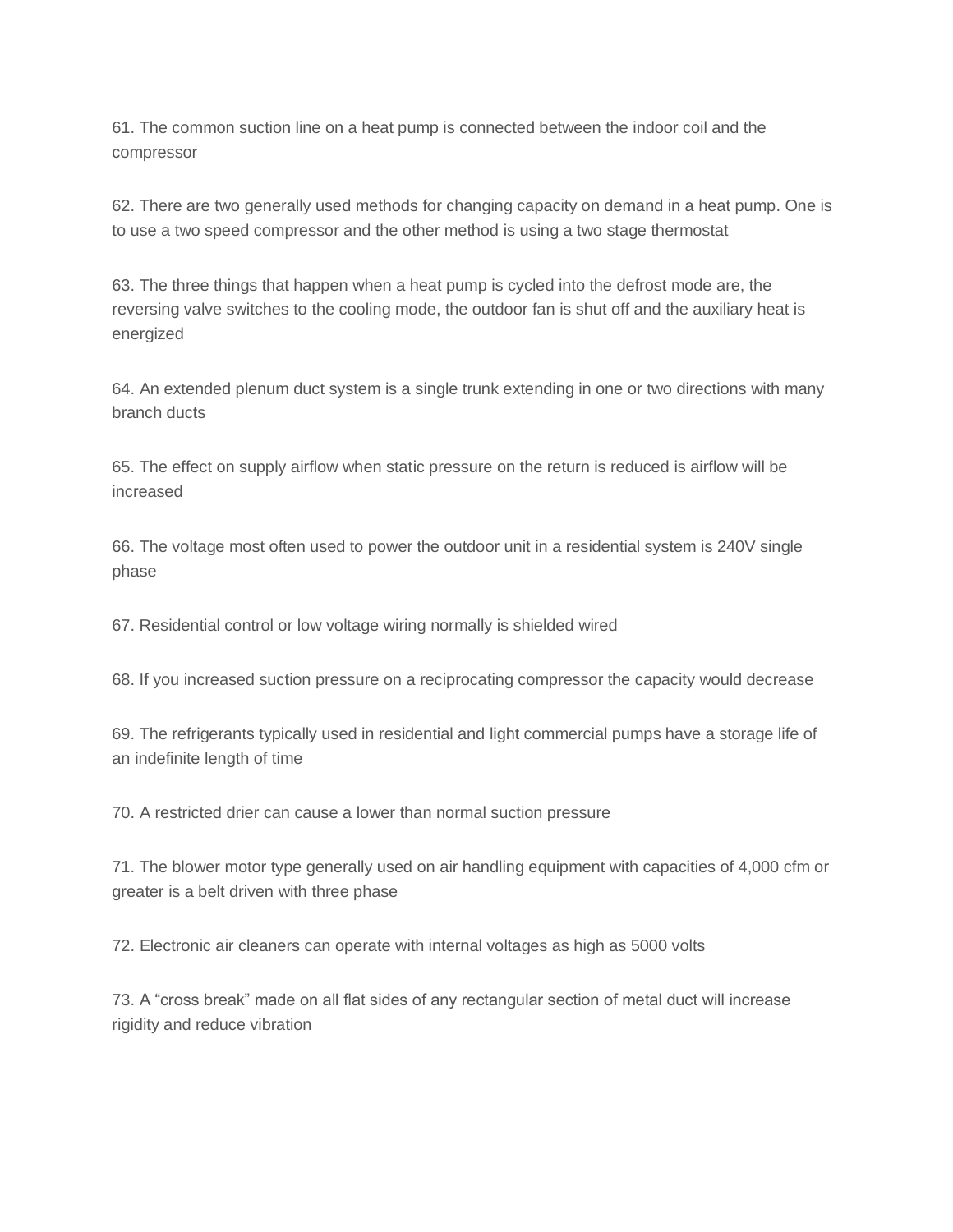74. The terms grille and register are often used interchangeably. There is a difference between these two components. The primary difference between a grille and a register is that a register is equipped with an air volume control device and a grille is not

75. Thermostatic expansion valves meter refrigerant flow to a coil to maintain superheated refrigerant leaving the coil

76. Some electromechanical type thermostats require connections to both the hot side and common side of the low voltage transformer because the display lights must be powered using both sides of the line

77. Disc type temperature limit controls, used to protect auxiliary heat elements from overheating are always auto reset by temperature

78. A disc-type, close-on –rise pressure control is being used as a loss-of-charge limit control on the liquid line of a heat pump. The control must sense a specified pressure within 15 seconds of a compressor start for the compressor to continue operation. If the cut-in setting of the control drifts lower, the system is less likely to shut down as a result of a small leak

79. The sensor of an outdoor ambient thermostat for a heat pump system typically installed in the entering airstream to the outdoor coil

80. A high pressure limit control, used to shut down a compressor if condensing pressure becomes excessive, is typically installed to sense compressor discharge line pressure

81. Low pressure limit controls are often placed in the suction line of a heat pump for two purposes. They are to protect the compressor if suction pressure drops too low and to detect a loss of a charge

82. The function of a reversing valve is to provide heating and/or cooling

83. The relationship between inrush current and holding current of a relay coil is inrush current is always greater than holding current

84. The timing specification of sequencers is often marked on the device using a code similar to H1- 24 C45-75. The specification for this particular sequencer marked with this code is contacts close 1 to 24 seconds after coil is energized; contacts open 45 to 75 seconds after coil is de-energized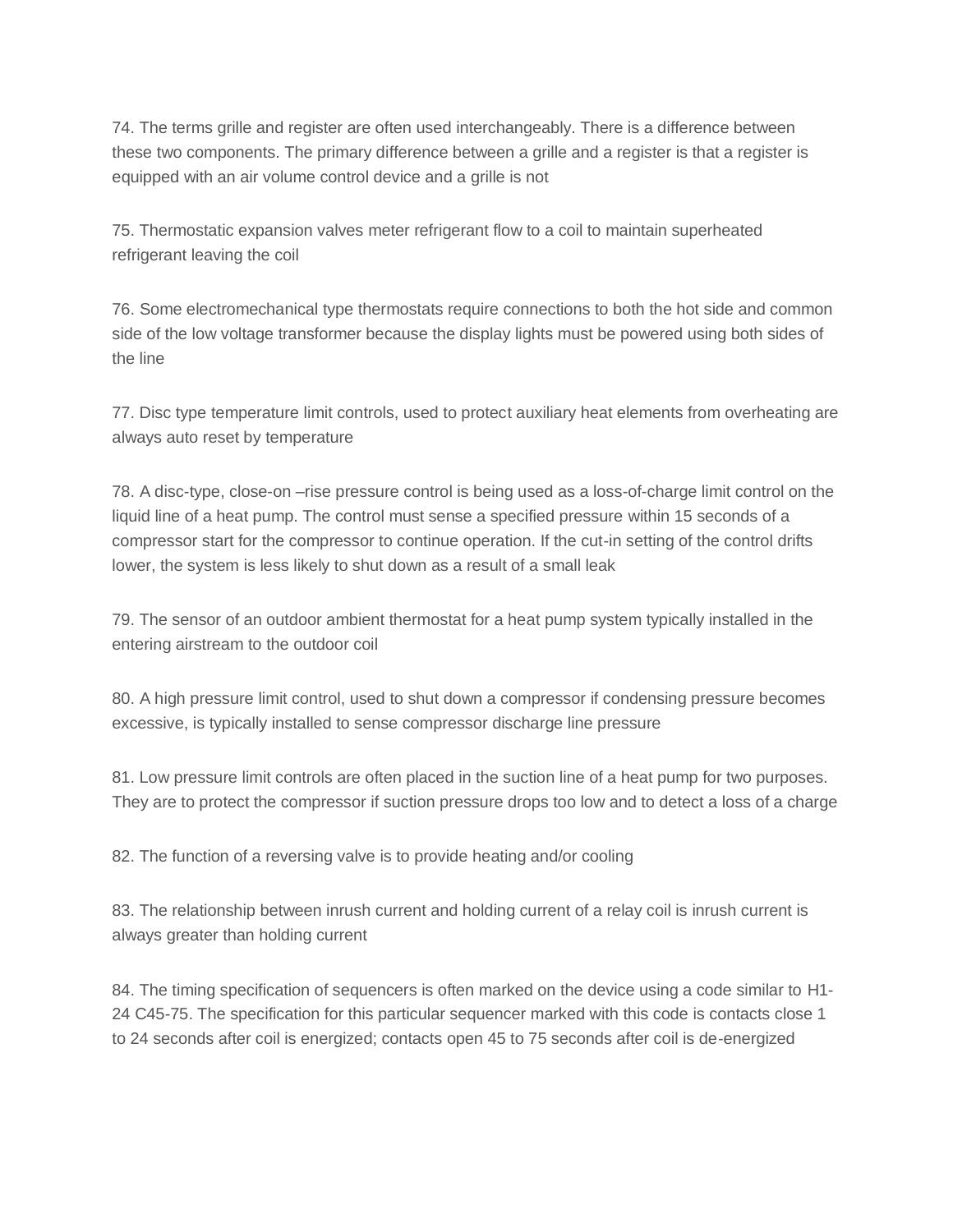85. A seven day programmable thermostat can program a different daily schedule which is used for the next seven days only

86. The capability of electronic programmable room thermostat to reset the set point early so that the space temperature reaches a set temperature at a specific time is called computed recovery

87. An important reason for using electronic controls is they can make decisions based on many inputs

88. One method used with electronic defrost controls to determine the need for defrost is to use two temperature sensors. One of the sensors measures coil temperature. The other measures outdoor air temperature. The two temperatures used by the control to determine if a defrost is needed because the lower temperature, the faster the outdoor coil builds up frost

89. When using a double (dual) element time-delay fuse with a 20 amp motor, the maximum fuse size should be 25 amps

90. According to fire protection codes, fire dampers should be used in any air duct that passes through all walls or partitions of a light commercial installation

91. When the capacity of a heat pump in heating, measured in Btu's, is the same ate the heat loss of a structure, the system is said to have reached its balance point

92. Electronic air cleaners do not remove odors

93. A packaged heat pump must be mounted on a slab if its location is at grade level. Whenever possible, the slab should be located away from the structure to minimize noise

94. A suction line accumulator should be used in a residential heat pump only when recommended by the manufacturer if long refrigerant lines increase system charge over recommended maximum charge

95. The measurement of a heat pumps efficiency is often stated using its "Coefficient of Performance" or COP. The COP of a heat pump is the heat pumps heat output in watts divided by its total electrical input in watts

96. A benefit in using electronic air cleaner is indoor air quality (IAQ) is improved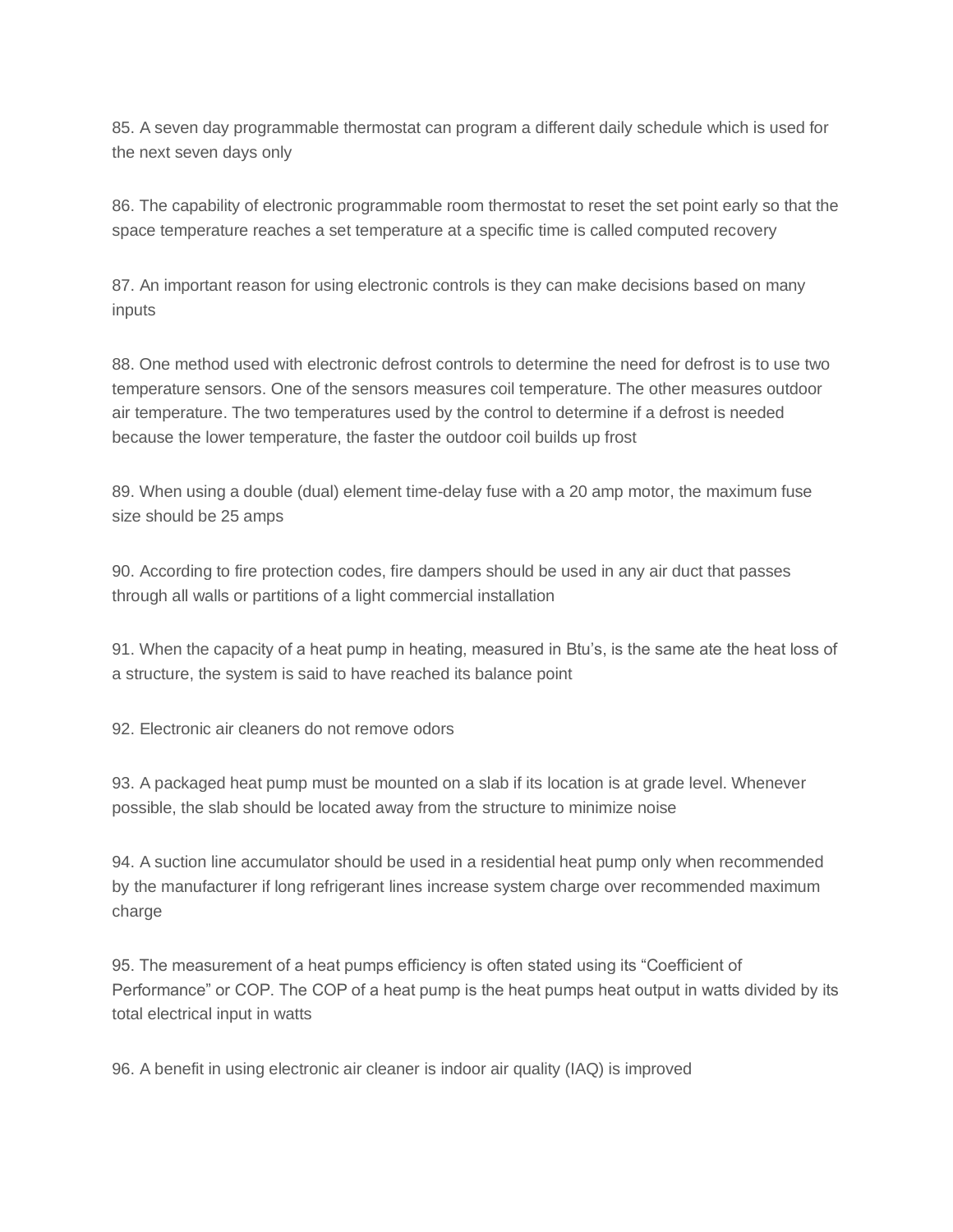97. The purpose of calculating the heat loss at an outside design temperature is to select the appropriate equipment based on Btu output

98. The thermal balance point of a dual fuel heat pump is the outdoor conditions at which the capacity of auxiliary heat alone matches the heating load

99. The minimum circuit amp listed on a units' data plate is used to determine the max fuse or circuit breaker size.

100. Heat pumps are particularly sized based on the cooling load.

101. The effective method of reducing sound when AHU is located in a closet is to use vibration isolators.

102. When wiring a 20 amp FLA motor, the minimum amp fuse or circuit breaker should be 25.

103. The typical staging of a two stage HP system uses the deviation of the t-stat setting to determine when to engage each stage.

104. The purpose of a sequencer in a HP with an AUX 20 kW electric heater is to energize one or two elements and the blower then energize the other elements in timed intervals.

105. In a HP circuit, an open check valve is used to by-pass refrigerant flow around the metering device.

106. The forward curve centrifugal fan is the most commonly used type in residential systems.

107. A reversing valve; the single pipe is connected to the compressor discharge.

108. The airflow path of with an outdoor unit pull through coil is air moves from the outside to the inside.

109. Economizer systems close the outdoor air vent to a preset minimum when outdoor air enthalpy exceeds the set point.

110. Condensation on vapor lines is a concern when the lines are routed inside a wall.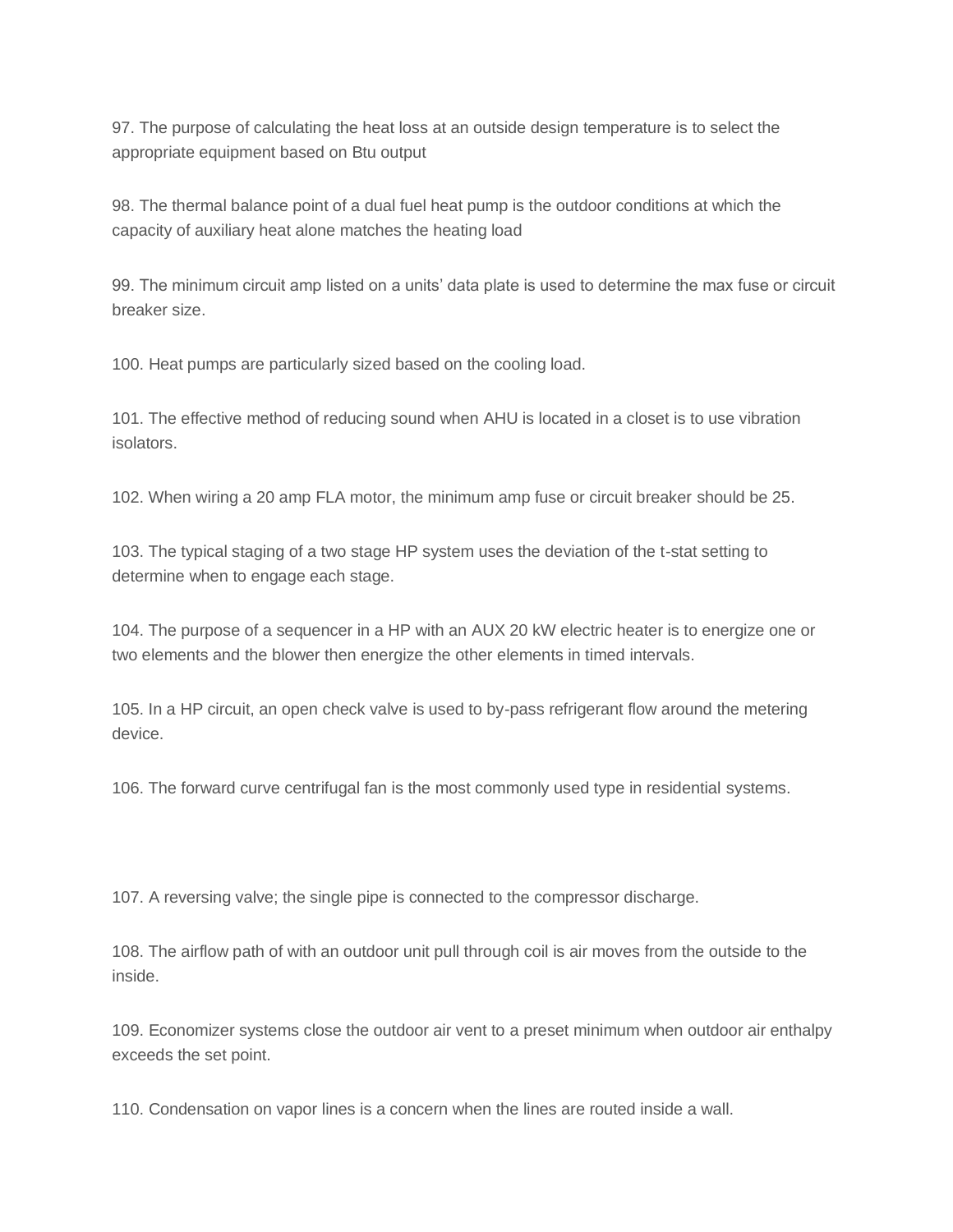111. Refrigerant sub-cooling is measured between refrigerant condensing temp and the liquid line temp.

112. In a single zone system; if a customer complains of feeling damp or sticky the cause could be unconditioned air being pulled into the duct work through holes in the duct.

113. When performing indoor air balancing tests the t-stat should be set to bring on the indoor fan on mid-high speed.

114. Most manufacturers recommend the smallest allowable t-stat wire at 18 AWG.

115. Checking voltage input to a compressor should take place at the load side of the contactor.

116. HP unit; 1<sup>st</sup> and 2<sup>nd</sup> stage appear to be calling, compressor runs but not electric heater. This is due to second stage being open.

117. After compressor burn out, test the oil for acidity levels.

118. Manufacturers recommend that the most acceptable method of attaching line sets to the AHU is be utilizing brazing alloy.

119. There are more circuits in a HP outdoor coil than in an A/C outdoor coil to minimize refrigerant pressure drop.

120. Inefficient voltage or current to a solenoid will result in vibration or chatter of the solenoid.

121. A compressor that is suspected to be grounded to its' housing should be checked for continuity from the terminal windings to ground.

122. The coil of a potential relay is connected to the common and start terminals of a compressor.

123. When the load on a HP in cooling mode decreases the suction pressure goes up and the discharge pressure goes down.

124. The measurements needed to find suction superheat are suction pressure & suction line temperature.